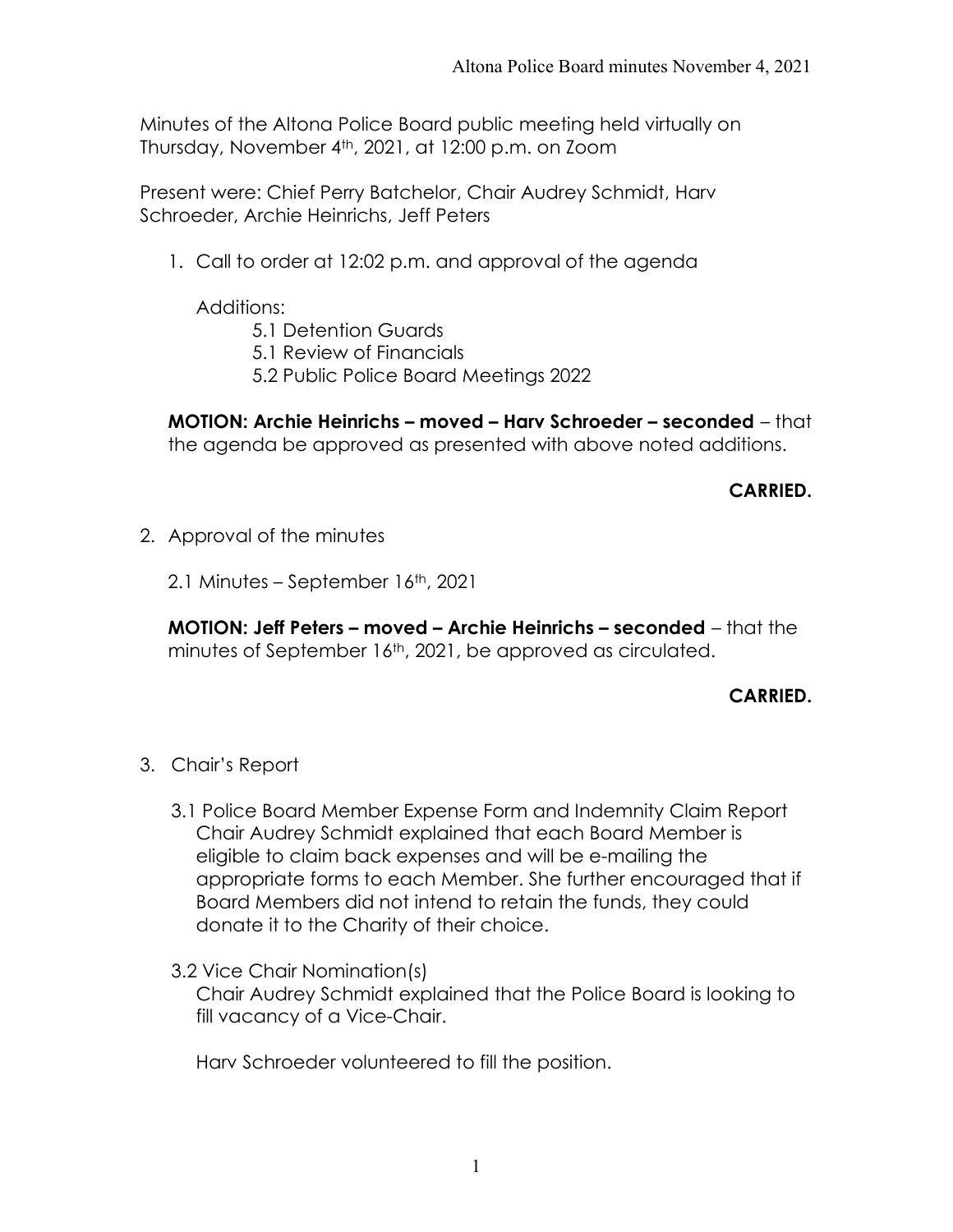MOTION: Archie Heinrichs – moved – Jeff Peters – seconded – that Harv Schroeder be named as Vice-Chair of the Altona Police Board.

## CARRIED.

3.3 Provincial Appointee by MLA Josh Guenter Chair Audrey Schmidt reported that we are still seeking a Provincial appointee to join the Police Board and if anyone has any suggestions, to forward the information along.

3.4 Upcoming Meetings to be Scheduled Budget Meeting scheduled for December 8<sup>th</sup>, 2021, at 1:30 pm, with remainder of the meeting (Police Chief Assessment, Board Member Assessment and Strategic Plan) dates to be determined for February 2022.

- 4. Police Chief
	- 4.1 Monthly Reports: September-October 2021

Chief Batchelor reported that break-ins to motor vehicles still continues to be the problem and Members are reminding individuals to lock up their valuables.

Chief Batchelor further reported that the Service has received recent complaints of extortion where fraudsters are demanding funds or potentially release intimate images of the victim if they do not comply. Chief Batchelor urges everyone to know who they are talking to online and not give out any personal information. The Service is also continuing to see several calls for service in relation to Covid. Chief Batchelor reported there have been in excess of 400 Covid related files since March 2020. Altona Police Service is also currently underway a trail for child pornography charges and currently investigating allegations of sexual assault.

4.2 New Hire Update

Constable Caitlyn Ginter has begun her employ with Altona Police Service as of October 14<sup>th</sup>, 2021. She is currently in field training and will be placed in regular shift rotation in the new year.

4.3 Less-lethal Training

 Most members of the Altona Police Service have undergone lesslethal training, with 2 Members to go.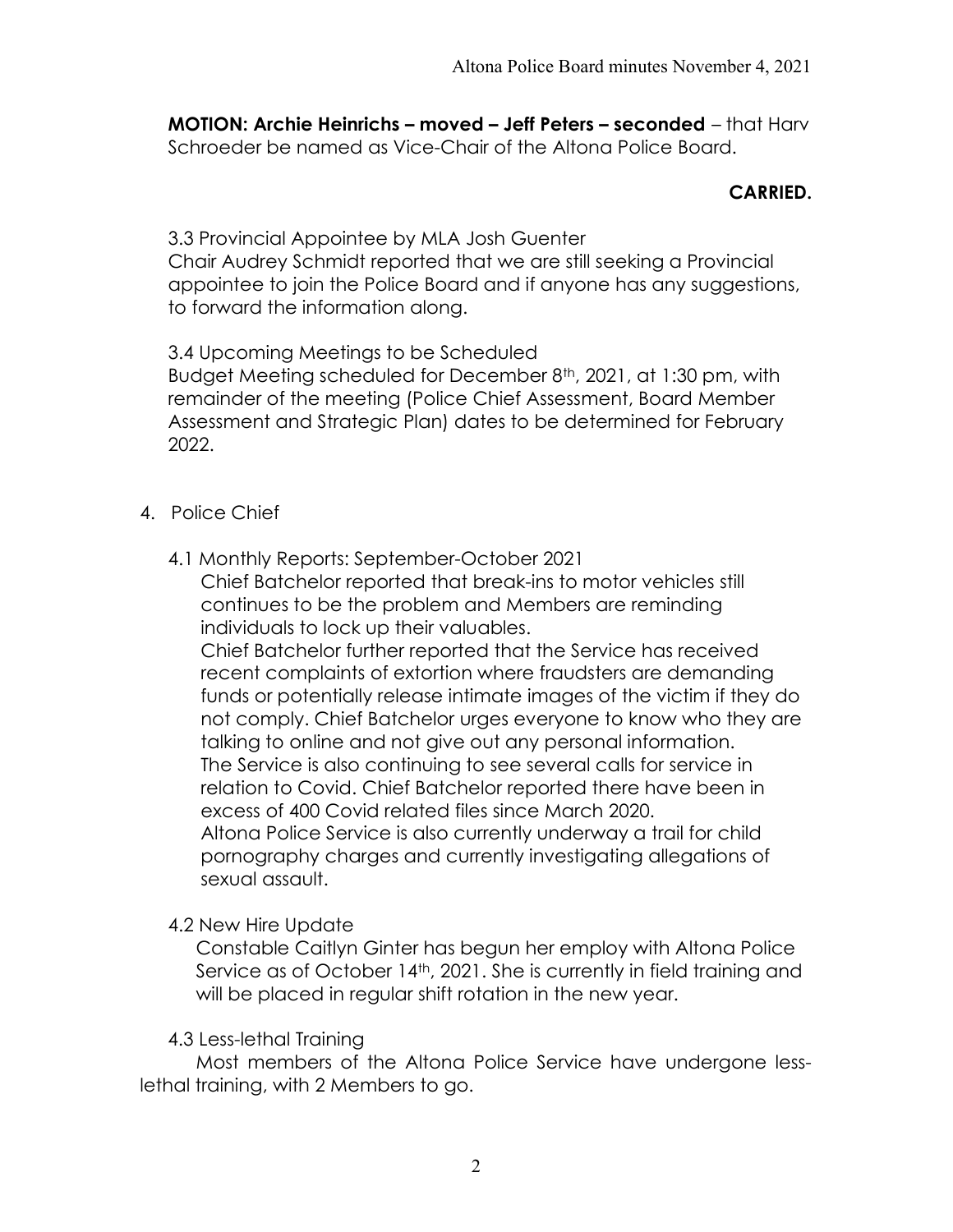Once all Members have been trained, all police vehicles will be equipped with less-lethal shotguns which are clearly marked as such, and loaded with "sock rounds", which incapacitates the target but is not lethal.

MOTION: Archie Heinrichs – moved – Jeff Peters – seconded – the approval of Chief's reports as presented.

# CARRIED.

### 5. New Business

5.1 Detention Guards

Chief Batchelor reported that D.A. Security, who typically provides guarding services, announced they would no longer be available for hire. Along with Winkler and Morden Police Services, Chief Batchelor reported we sought out other options and currently, detention guards are provided by Commissionaires. Commissionaires performed a hiring blitz in the area and recruited several local individuals to whom they then provided adequate training. The Service is currently reviewing longer-term commitment by way of signing contracts with the provider.

 5.2 Review of Financials Chief Batchelor reviewed financials with the Board, with no concerns arising.

5.3 Public Police Board Meetings 2022 The Police Board Members discussed future dates for meetings and settled on the following 4 dates: January 6th, 2022 April 7th, 2022 August  $4<sup>th</sup>$ , 2022 December 1st, 2022

Next Police Board Meeting, to discuss budget, to be held on December 8<sup>th</sup>, 2021, at 1:30 pm, in person.

## Adjournment at 1:24 pm

MOTION: Archie Heinrichs – moved – Jeff Peters – seconded – that the meeting be adjourned and next meeting be held on dates specified.